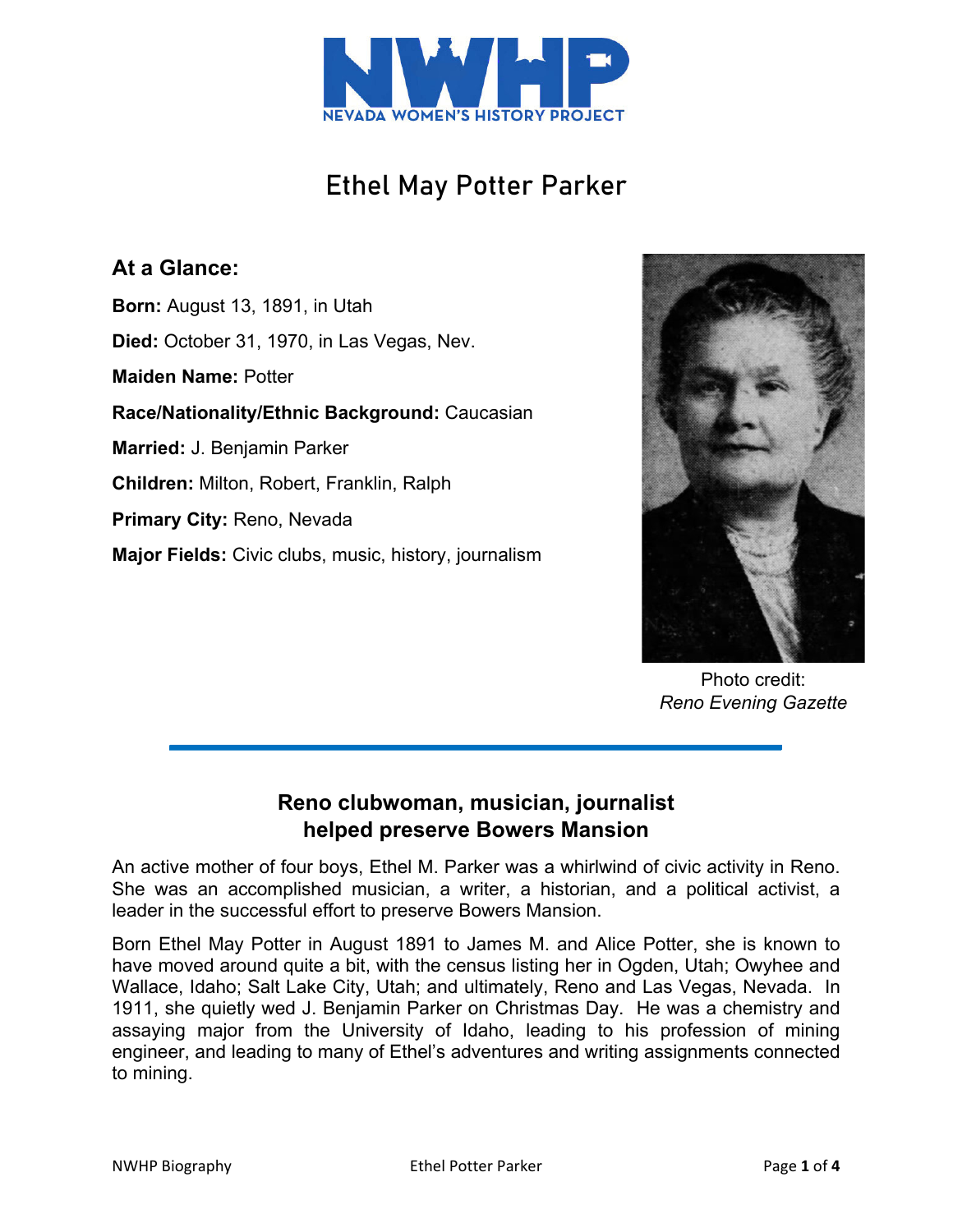The couple had four boys, Milton, Robert, Franklin, and Ralph. When they were young, they comprised a family band which Ethel directed, as part of her many activities as a musician. She was an accomplished pianist, performing at various events in her different hometowns and representing musicians as a delegate at the Utah Federated Music Clubs convention in 1932.

In 1936, the Parkers moved to Nevada for J.B.'s mining business, Nevada Mineral Laboratories, and Ethel settled in with her family, including getting the oldest two sons into the University of Nevada. In 1940, she formed a local chapter of the National Legion of the Mothers of America, which she described to a reporter as a "non-political, non-profit, non-partisan group of 3 million women who are interested in supporting a strong campaign for adequate national defense, but opposing the conscription of American troops overseas…" She said the group was to encourage women to voice their opinions, to vote, and to study important public questions.

It came as no surprise, then, that she helped form and was the first vice president of the prominent Reno Women's Civic Club in 1944. She was president by 1946 and encouraged public speakers such as prominent suffragist Anne Henrietta Martin. In 1951, she met with several officials and groups to push the idea of building an underpass or overpass for the Southern Pacific Railroad tracks through Reno, an idea that finally came to fruition many years later.

Her music remained an important part of her life in Reno where, in 1947, she was elected president of the Nevada Repertoire Club, which put on many musical performances in the area.

Her husband's work informed much of her work as historian and writer. Ethel Parker was interviewed by the *Nevada State Journal* about her impressions of the mining ghost town of Bodie in 1936, and she gave such detailed information and impressions that she started writing articles for the paper about mining towns and characters. One of her more personal and detailed stories recalled how she and her husband learned of the possibility of prospecting for uranium from an airplane. They'd heard a talk on the subject at a convention and decided to take their small private plane, a 1936 Ercoupe, on an exploration of the idea. They had done prospecting on burros before, but this was quite different. She described having a nucleometer on her lap, which could detect uranium, and as her husband dipped the plane close to the mountains of the Sierra, the machine started making all sorts of noise, indicating it had worked and indeed detected uranium from the sky.

She was in the forefront of the civic club's drive to purchase Bowers Mansion for preservation as a park and historic site. One of the longest articles she wrote was her account of how the mansion was about to be snapped up by California developers for use as a bar and casino, when ladies from her civic club approached the owner and proposed its purchase for preservation instead of commercial use. The club raised a quarter of the money needed when the Washoe County Commission agreed to raise the rest and become the title owners of the park. The club still had a prominent part in restoring and furnishing the mansion in the style it was originally intended.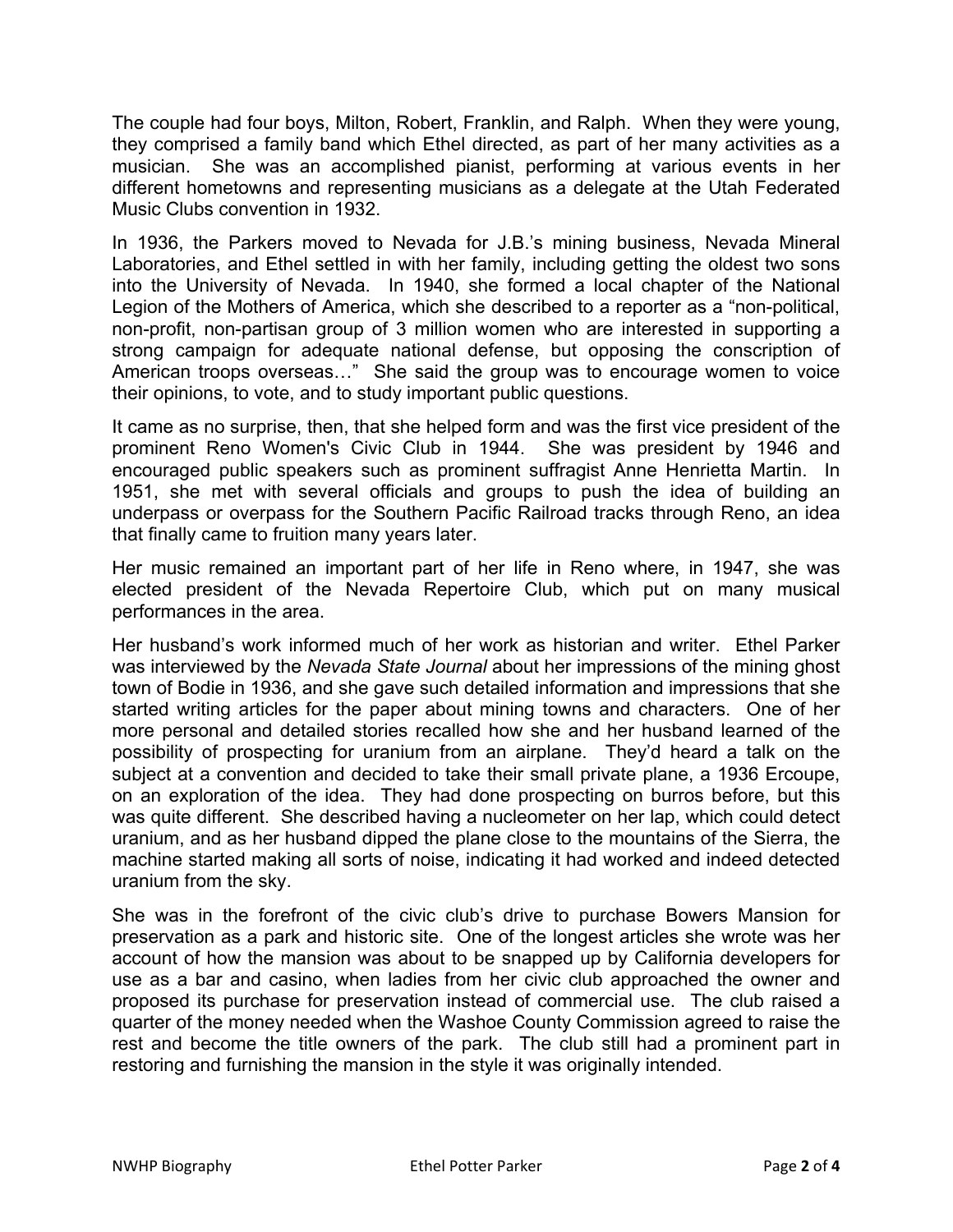She was interested in the beautification of downtown Reno, too. In 1964, she wrote a letter to the editor of the *Nevada State Journal* on behalf of the Civic Club commending businesses who had worked to improve the exteriors of their businesses on Virginia and Fourth Streets.

In 1966, she moved to Las Vegas. In 1970, she died there and had her funeral, but she was brought back to be buried in Mountain View Cemetery in Reno.

### **Researched by Patti Bernard and written by Kitty Falcone**

**Posted May 3, 2021** 

#### **Sources of Information**

Ancestry.com. Year: 1900; *Census Place: Silver City, Owyhee, Idaho; Page: 10, Enumeration District; 0117*; FHL microfilm: 1240234. [Ethel Potter]

Ancestry.com. *Year: 1910; Census Place: Spokane Ward 5, Spokane,* 

*Washington; Roll: T624\_1671; Page: 6A*; Enumeration District: 0203; FHL microfilm: 1375684. [Ethel M. Parker]

*Ancestry.com. U.S. Social Security Applications and Claims Index*, 1936-2007 [database on-line], Provo, UT, USA: Ancestry.com Operations, Inc., 2015. [Ethel Parker]

"Chairman." *Nevada State Journal* (Reno, Nevada), March 15, 1951, p. 5.

"Couple Surprised Friends." The *Spokesman-Review* (Spokane, Washington), December 25, 1911, p. 12.

"Ethel May Parker." *Las Vegas Sun* (Las Vegas, Nevada), November 2, 1970, p. 5.

"Keeping It All in the Family." *Salt Lake Tribune Junior*, (Salt Lake, Utah), March 22, 1931, p. 58.

"Mrs. Parker Installed Civic Club President." *Nevada State Journal* (Reno, Nevada), June 4, 1964. p. 20.

Parker, Ethel M. "The Purchase of Bowers Mansion," April 28, 1953, Washoe County Regional Park [Bowers Mansion], Washoe Valley, Nevada.

Parker, Mrs. Benjamin. "Burro to Plane Transition Made Easy as Nevada Pair Goes Uranium Prospecting." *Reno Evening Gazette* (Reno, Nevada), December 10, 1954, p.2.

"Mothers Legion to Meet Here." *Reno Evening Gazette* (Reno, Nevada) September 30, 1940, p.1.